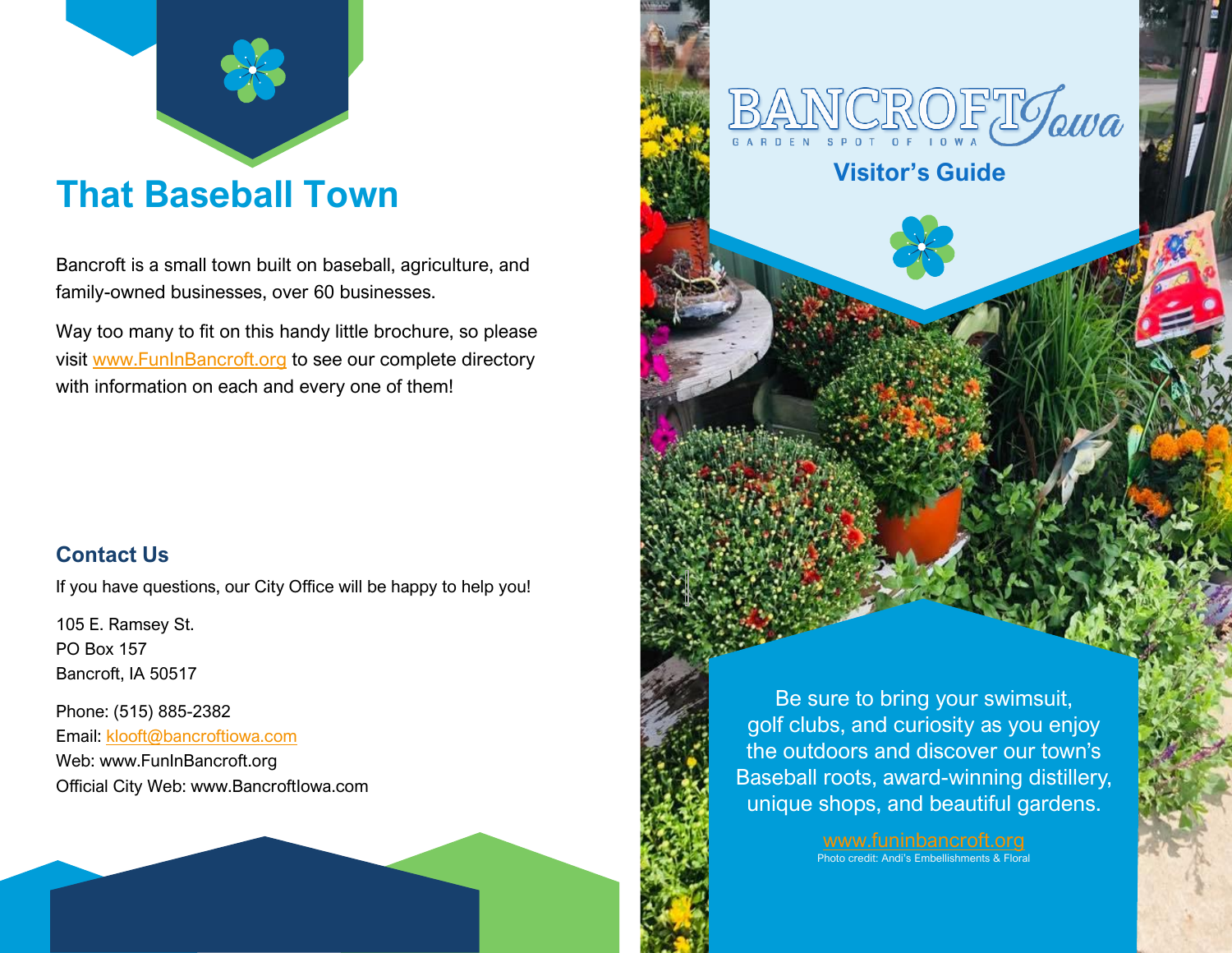



## **Table of Contents**





### Restaurants & Bars (Call ahead for hours)





Serving burgers, pizza, and ice cream, the **Bancroft Drive-In** is starting 2021 with a new remodel and new owners, and intend to uphold the unbeatable, small-town customer service standards you know and love! Located between Memorial Baseball Park and the swimming pool. Phone: (515) 885-2411

"Good time in a local hometown bar. Great food and fun to be had by all." Located at 505 E. Ramsey St. in the NKGC clubhouse, Bunkers serves bar food and drinks with weekend specials. Phone: (515) 885-2352





Unique, historic atmosphere on Bancroft's beautiful Main Street; offering a variety of freshly prepared in-house foods. Main Street Pub has a fun, spacious atmosphere with friendly service. Located at 102 W. Ramsey St. Phone: (515) 885-0008

"Simply amazing food, atmosphere, hospitality, and out of this world bread pudding!" WRanGling grAce café serves daily specials, burgers, and the best desserts in town. They also feature a variety of unique, and ever-changing inventory of home décor and jewelry. 109 W. Ramsey St. Phone: (515) 885-2752

**5**

www.FunInBancroft.org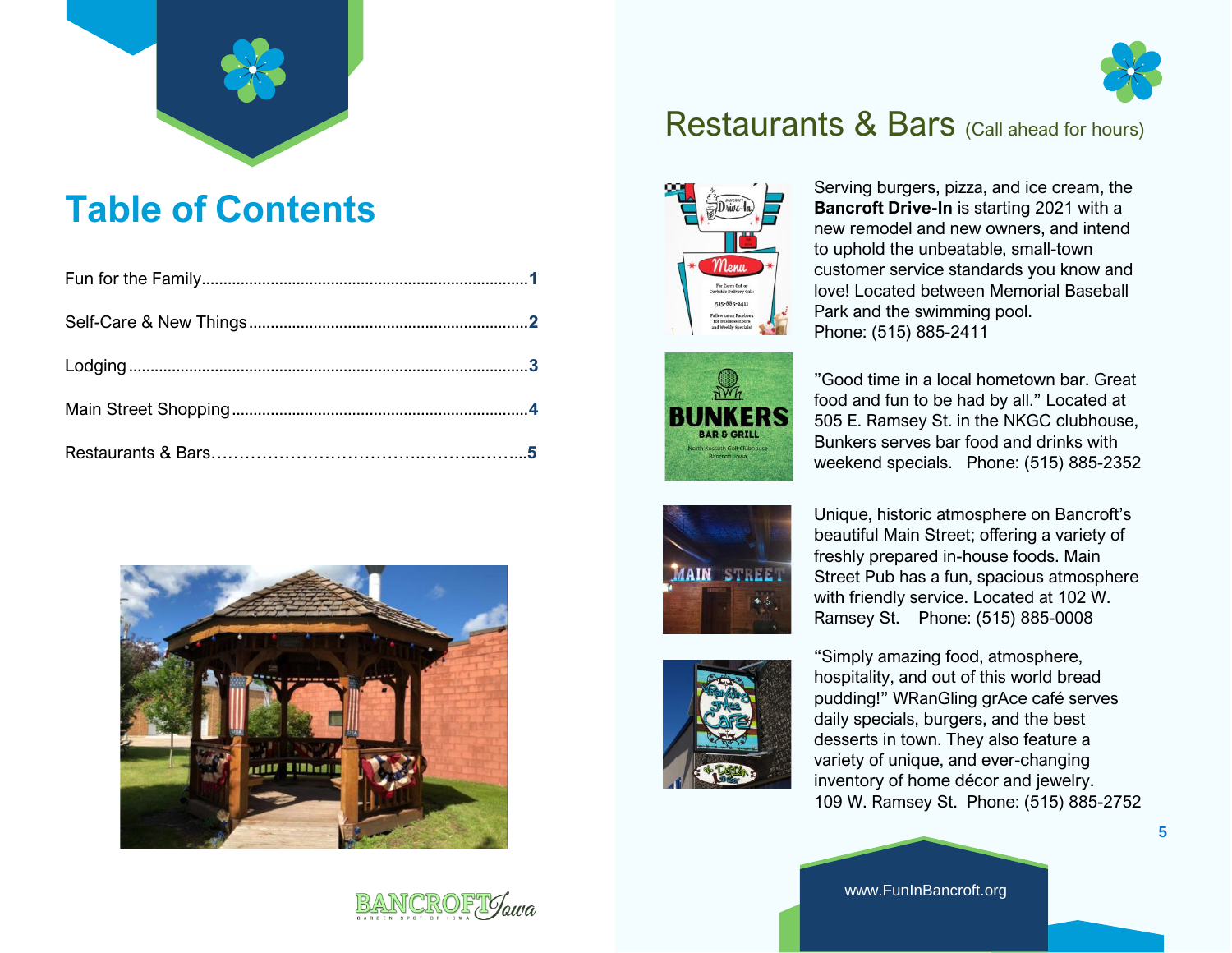

## Main Street Shopping



Visit **Andi's Embellishments & Floral** at 110 S. Long St. for your floral, garden, home décor, and gift needs! Andi's combines the interesting with the unexpected and the fun with the funky. Phone: (515) 885-2230



Don't forget that **ReNue Pharmacy** has some great gift items all made in Iowa, by some vey fierce women! Featuring J & J candles, Red Head Tribe logo, and Farm Gal Soap. Stop in today at 106 W Ramsey St. Phone: (515) 885-0500



**Nyman TV & Furniture** has three floors of merchandise at 102 E. Ramsey St. They offer a wide selection of quality home furnishings, including LaZBoy, Sunny Designs, Legends, Leick and DISH Network. (515) 885-2422



**Bancroft Boutique** where you will find unique clothing for real people in real sizes. Also featuring scarves, jewelry & creative, thoughtful gift ideas for your family & friends. 113 E. Ramsey St. Phone: (515) 885-2772



**Shillington's Hardware Store** is located at 109 E. Ramsey St. and features gifts, home accessories, and hardware supplies. Phone: (515) 885-2752





**Watch a baseball game!** Located at 418 E. Ramsey St., the Bancroft Memorial Ballpark is the Home Field for the North Union High School Baseball Team and North Iowa Ragin' Roosters - a member of the Expedition Collegiate Baseball League.



The **North Kossuth Golf Club** offers a 9-hole course located at 505 E. Ramsey St. and features Bunker's Bar & Grill. Phone: (515) 885-2352







Bancroft's heated **swimming pool** is great for all ages, and is located at 410 E. Ramsey St. The pool is usually open from Memorial Day through Labor Day. Phone: (515) 885-2716

Kids need room to run and play, and Bancroft has two **playgrounds** to enjoy the fresh air: the City Park at 411 E Ramsey, and St. John's Catholic Church Park at 204 S. Summit St.

#### The **Bancroft Historical Society Museum**

is open for one hour before each Ragin' Roosters Baseball game and is located at 404 N. Portland St. \*Available by appointments as well. Call: 515-885-2725.



www.FunInBancroft.org